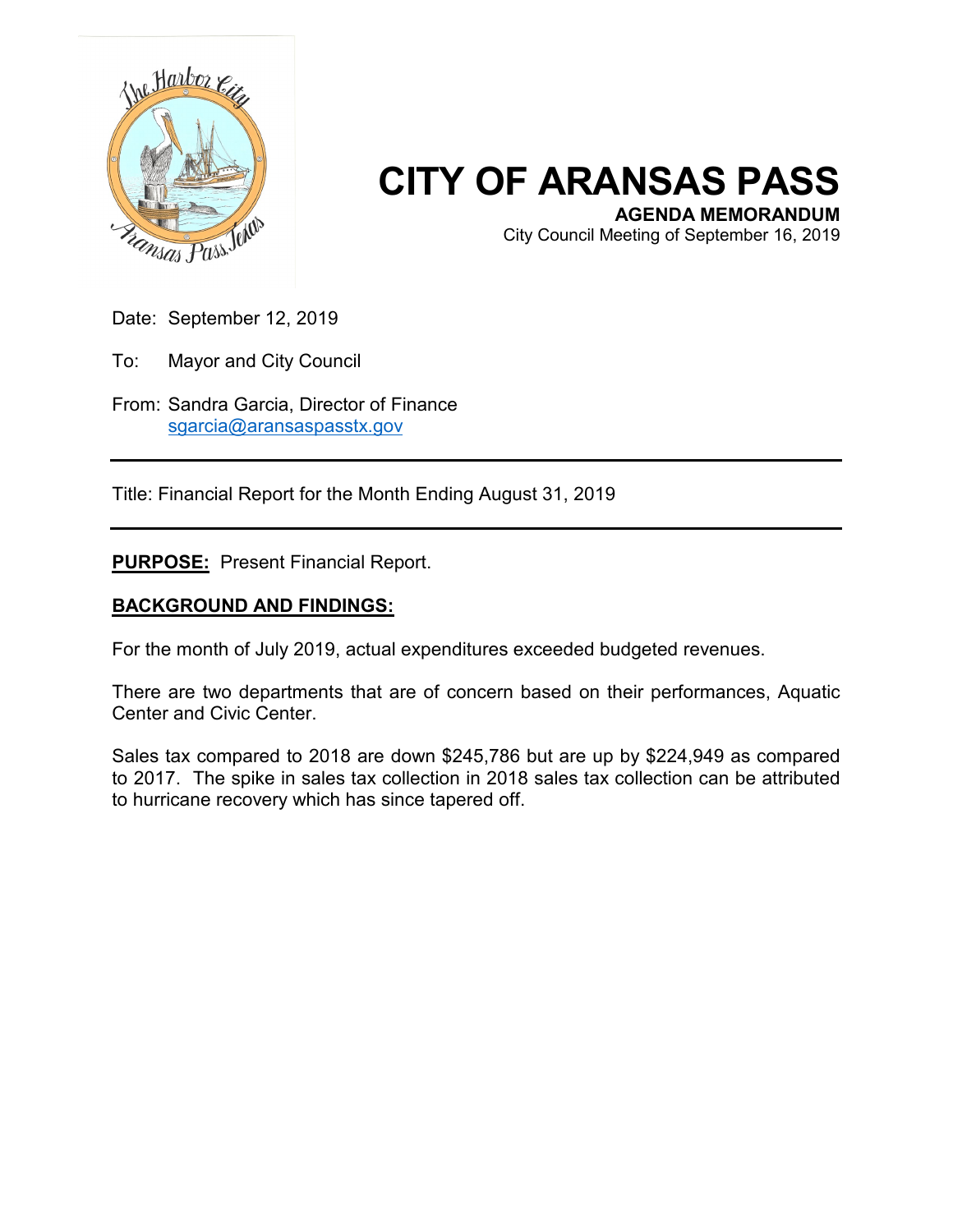## **City of Aransas Pass Financial Report Month The Ending August 31, 2019**

|                               | <b>Current</b>  |                       |                      |                   | Remaining |
|-------------------------------|-----------------|-----------------------|----------------------|-------------------|-----------|
|                               | <b>Budgeted</b> | <b>Current Actual</b> | <b>Annual Budget</b> | <b>YTD Actual</b> | Budget %* |
| <b>General Fund</b>           |                 |                       |                      |                   |           |
| Revenue                       | 552,187         | 586,815               | 9,927,574            | 8,950,957         | 9.84%     |
| Expenditures                  | 740,588         | 904,678               | 9,636,503            | 8,746,671         | 9.23%     |
|                               | (188, 401)      | (317, 862)            | 291,070              | 204,286           |           |
| <b>Debt Service Fund</b>      |                 |                       |                      |                   |           |
| Revenue                       | 9,249           | 10,966                | 1,725,113            | 1,636,516         | 5.14%     |
| Expenditures                  |                 |                       | 1,670,198            | 1,669,552         | 0.04%     |
|                               | 9,249           | 10,966                | 54,915               | (33,036)          |           |
| <b>Water &amp; Sewer Fund</b> |                 |                       |                      |                   |           |
| Revenue                       | 358,558         | 378,909               | 4,302,700            | 3,814,164         | 11.35%    |
| Expenditures                  | 379,743         | 266,649               | 4,592,811            | 3,049,137         | 33.61%    |
|                               | (21, 184)       | 112,260               | (290, 111)           | 765,027           |           |
| <b>Harbor Fund</b>            |                 |                       |                      |                   |           |
| Revenue                       | 8,190           | 13,750                | 330,000              | 356,672           | $-8.08%$  |
| Expenditures                  | 27,406          | 16,635                | 329,871              | 211,255           | 35.96%    |
|                               | (19, 216)       | (2,885)               | 129                  | 145,417           |           |
| <b>Aquatics Center</b>        |                 |                       |                      |                   |           |
| Revenue                       | 22,742          | 28,187                | 384,998              | 184,878           | 51.98%    |
| Expenditures                  | 32,694          | 72,606                | 400,542              | 321,632           | 19.70%    |
|                               | (9, 952)        | (44,419)              | (15, 544)            | (136, 754)        |           |
| <b>Civic Center</b>           |                 |                       |                      |                   |           |
| Revenue                       | 32,572          | 4,895                 | 390,860              | 61,673            | 84.22%    |
| Expenditures                  | 26,175          | 20,646                | 370,800              | 233,760           | 36.96%    |
|                               | 6,397           | (15, 751)             | 20,060               | (172, 087)        |           |
| <b>Hotel/Motel Fund</b>       |                 |                       |                      |                   |           |
| Revenue                       | 20,492          | 3,997                 | 245,900              | 188,201           | 23.46%    |
| Expenditures                  | 20,492          | 60,418                | 245,900              | 195,697           | 20.42%    |
|                               |                 | (56, 421)             |                      | (7, 496)          |           |
| <b>Overall</b>                |                 |                       |                      |                   |           |
| Revenue                       | 1,003,990       | 1,027,520             | 17,307,145           | 15,193,061        | 12.22%    |
| Expenditures                  | 1,227,097       | 1,341,631             | 17,246,625           | 14,427,703        | 16.34%    |
|                               | (223, 108)      | (314, 111)            | 60,519               | 765,358           |           |

\*The remaining budget percent for Revenues should be 8.33% or less to be on track with budgeted revenues.

\*The remaining budget percent for Expenditures should be 8.33% or greater to be on track with budgeted expenditures.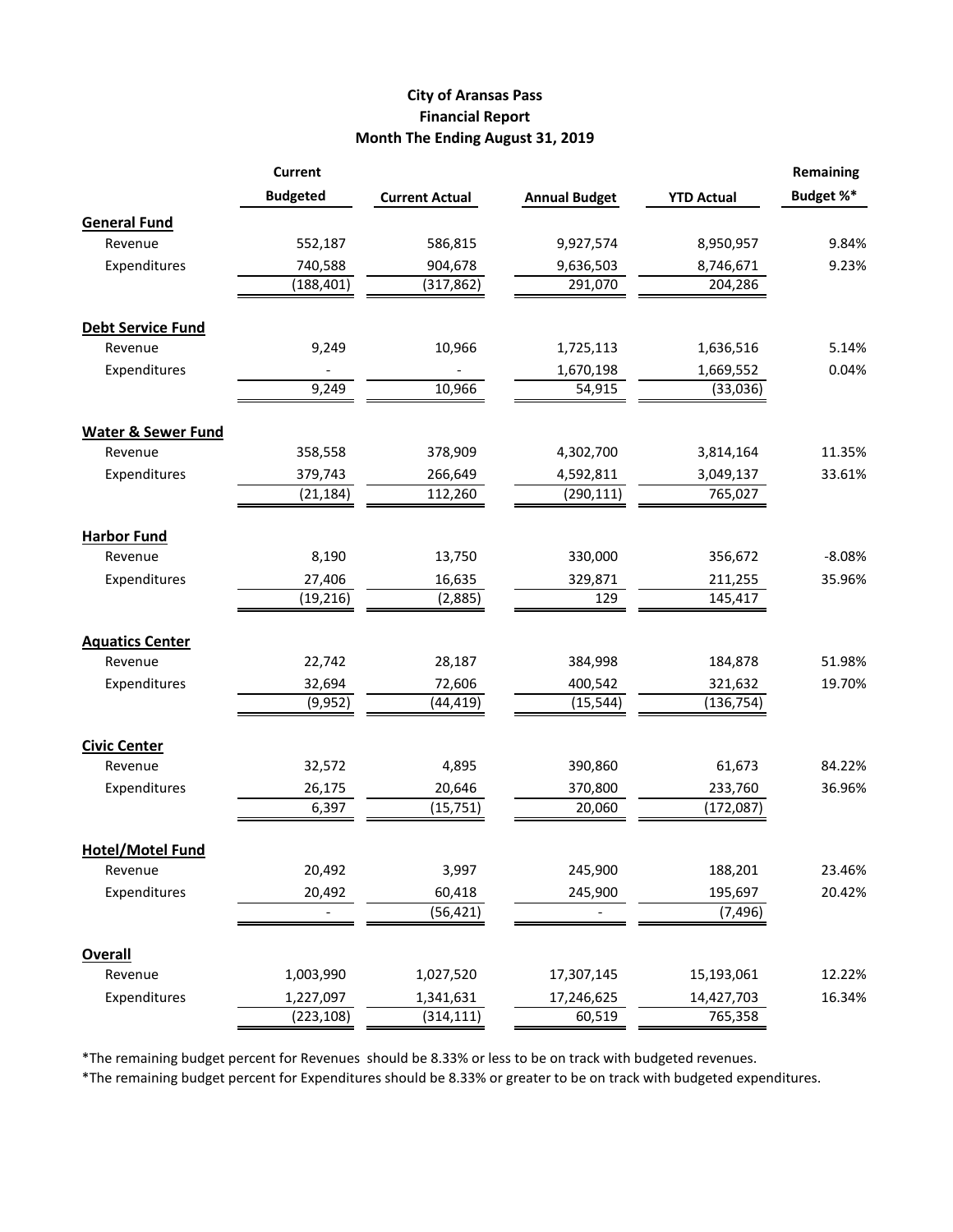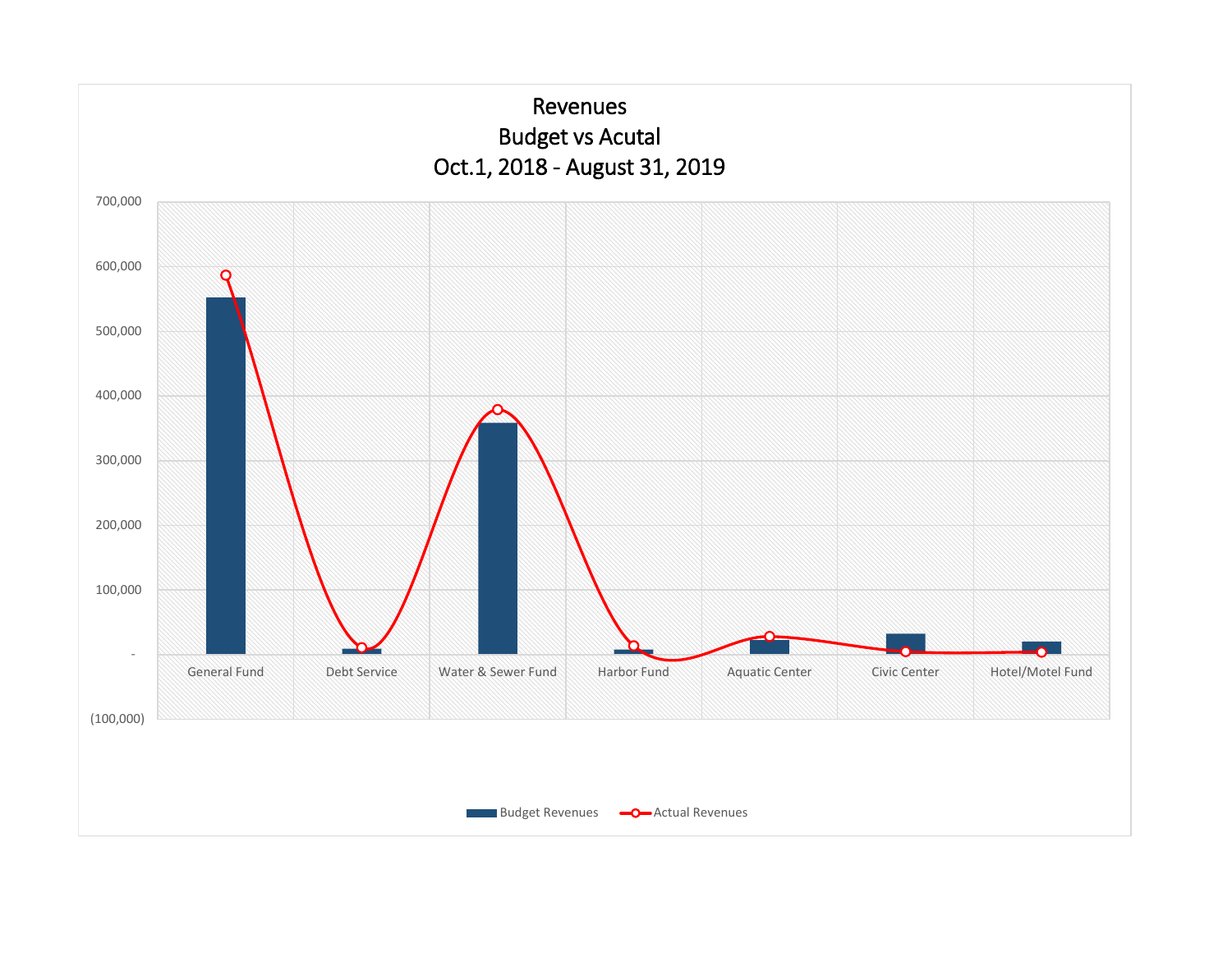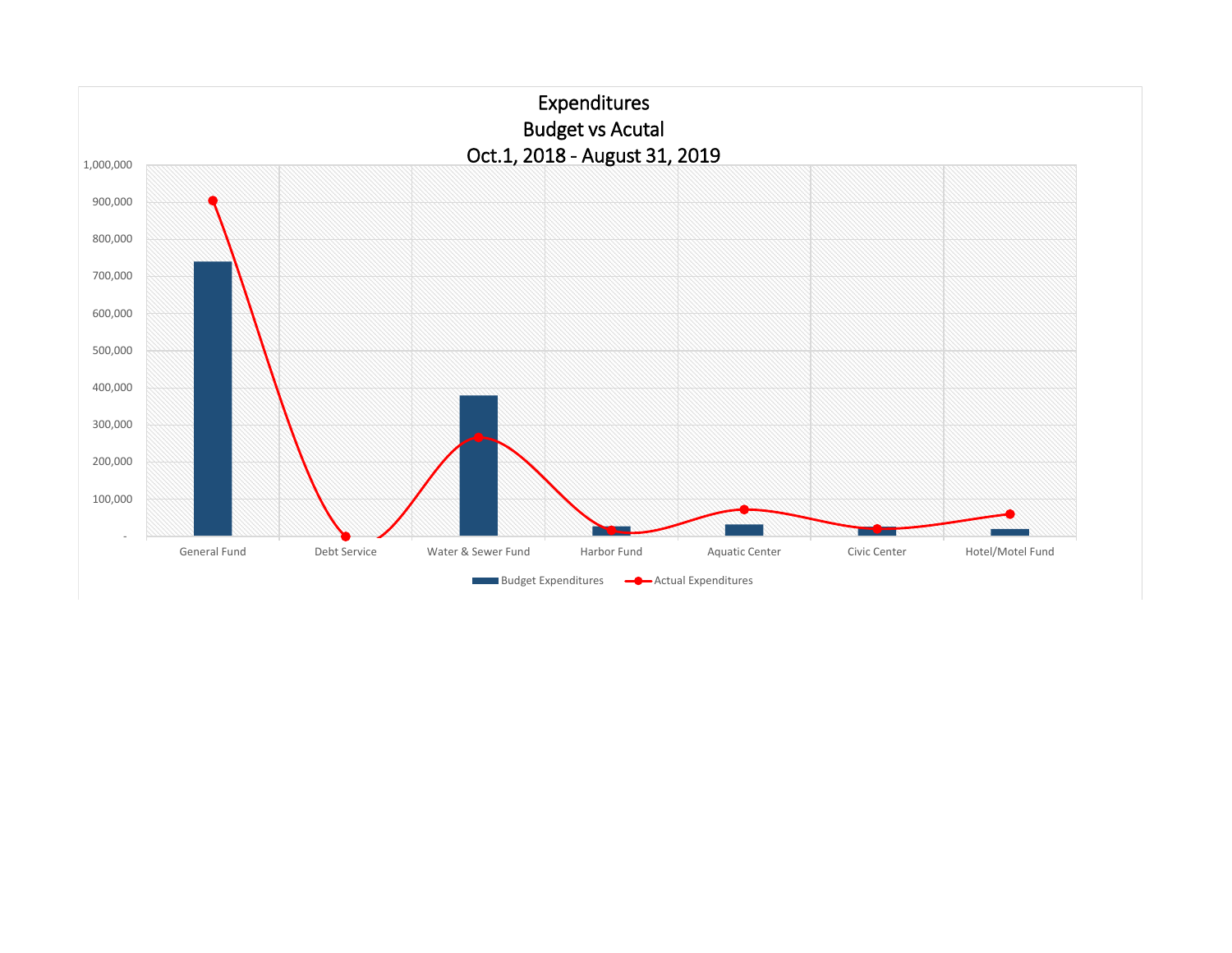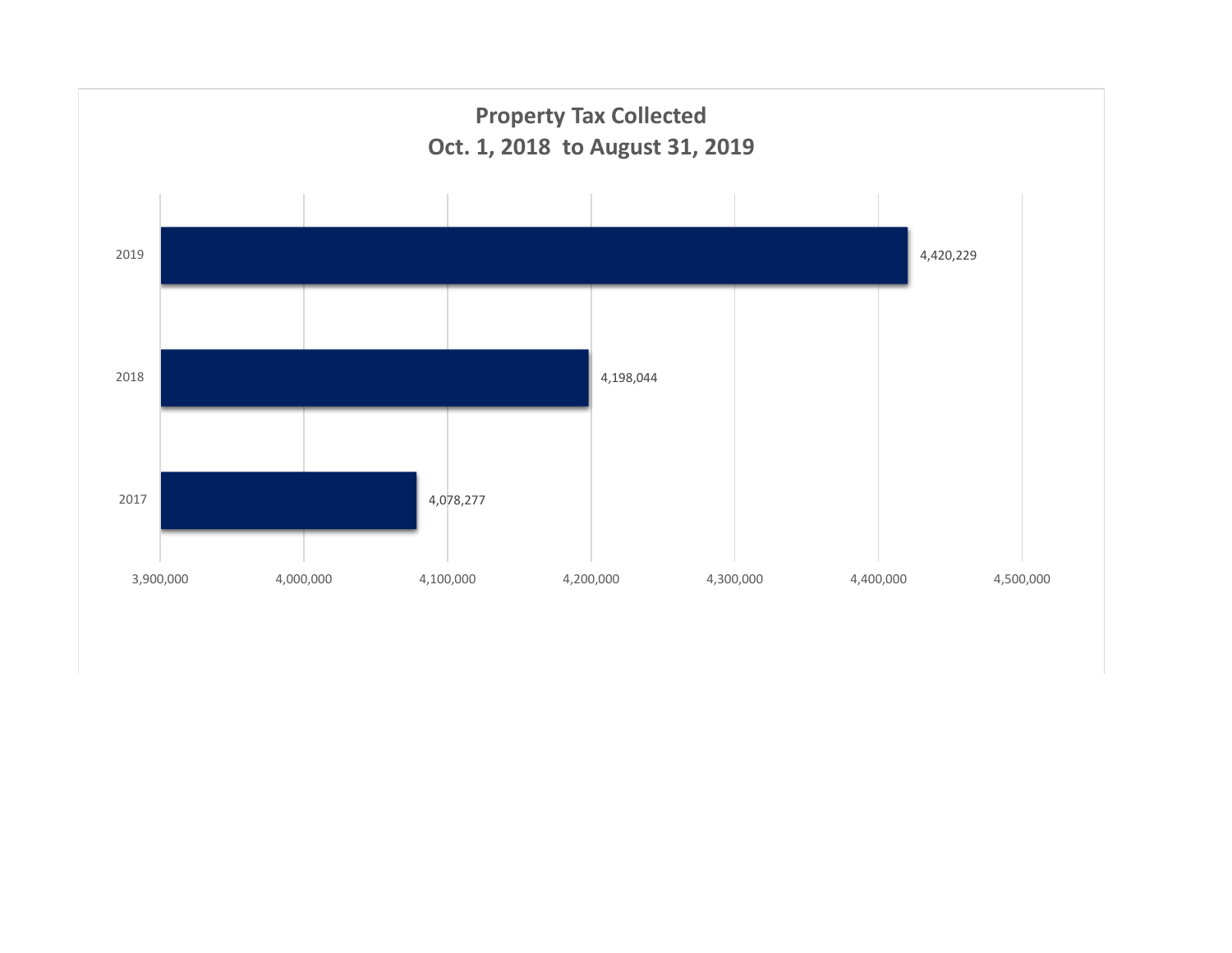